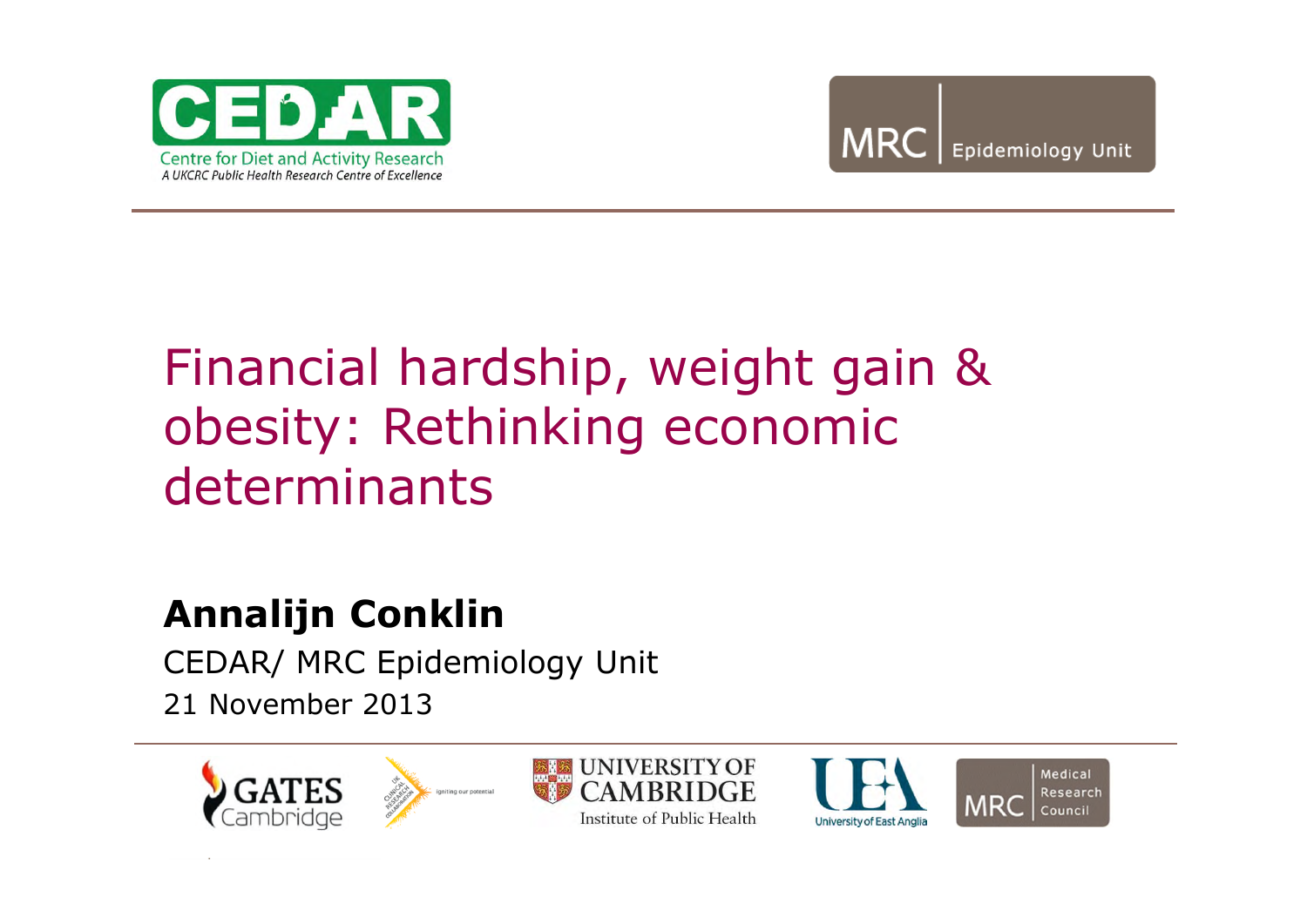## A common problem rising fast – concern for prevention

60% of adults & 20% of children overweight or obese in UK in 2011

Prevalence doubled over 2 decades in UK & globally

Serious concern for prevention

- Leading cause of death & disability
- Large economic & social costs





MRC | Medical Research Council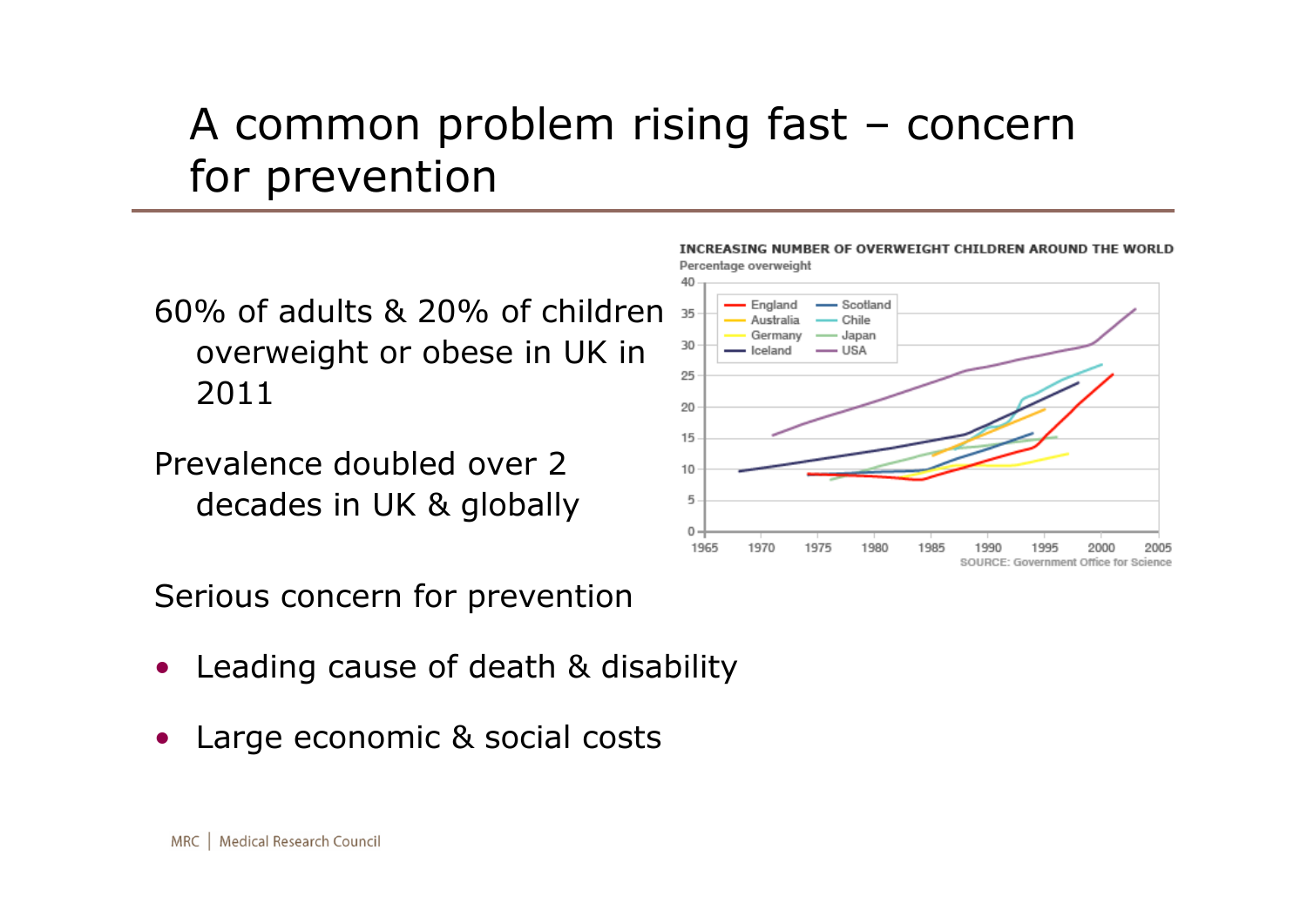#### Obesity is a prime example of inequalities in health

Differences in obesity patterned by:

- Socioeconomic status (SES)/ socioeconomic position (SEP)
- Ethnic group
- Gender: Social gradients stronger in women

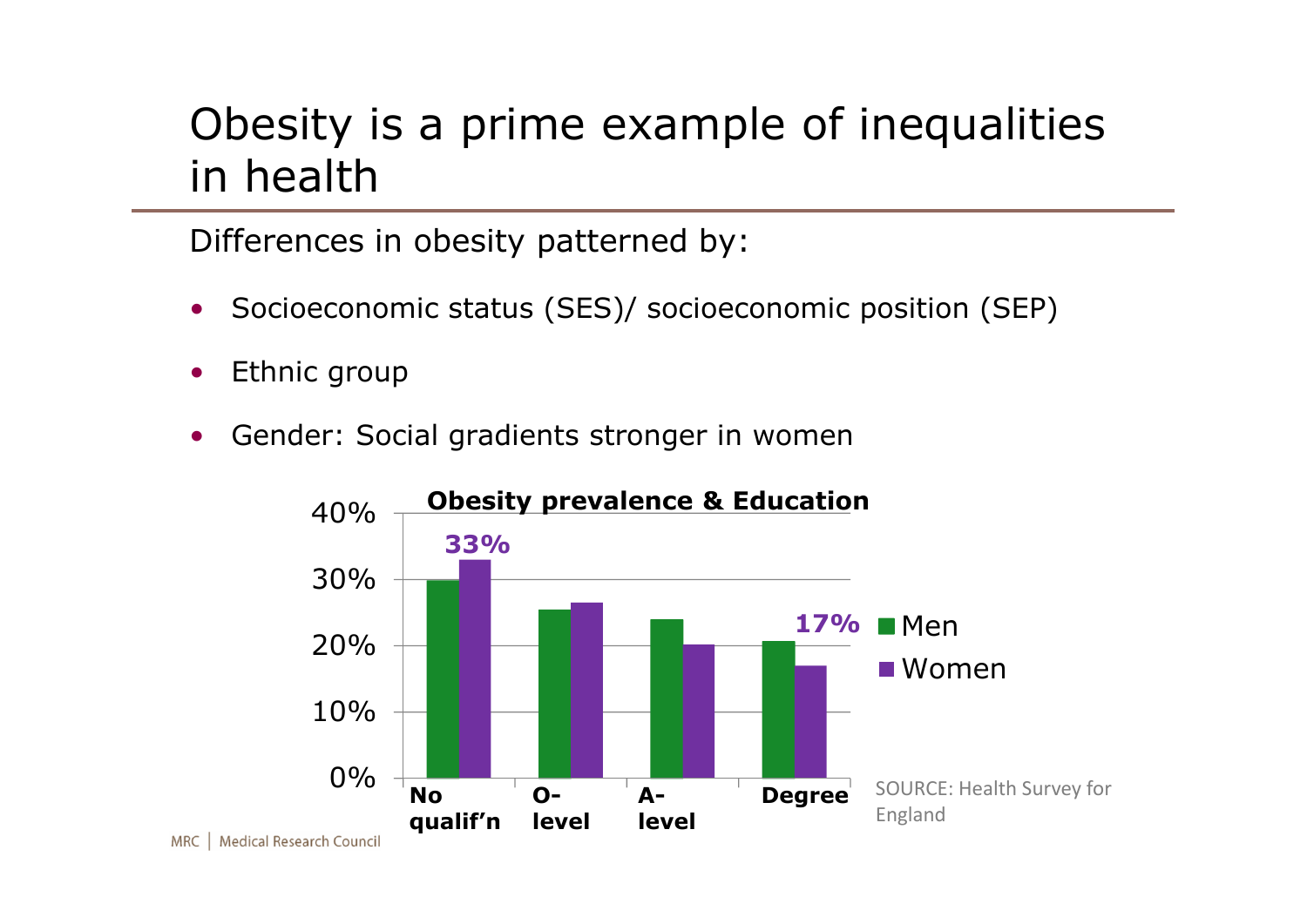#### Multiple social determinants of obesity – OPPOSING & SYNERGISTIC

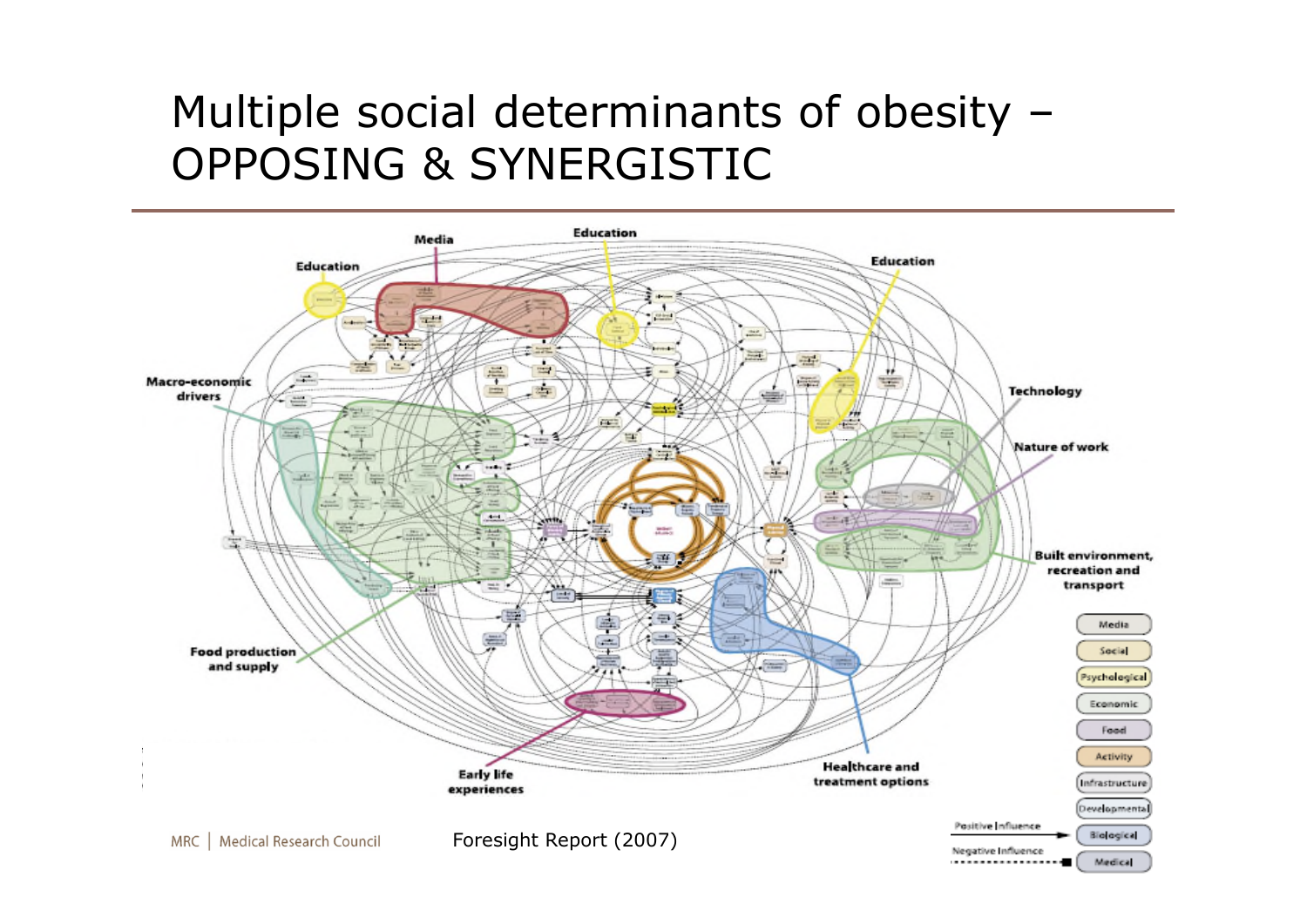#### Causes & pathways differ across affluence



Foresight Report (2007)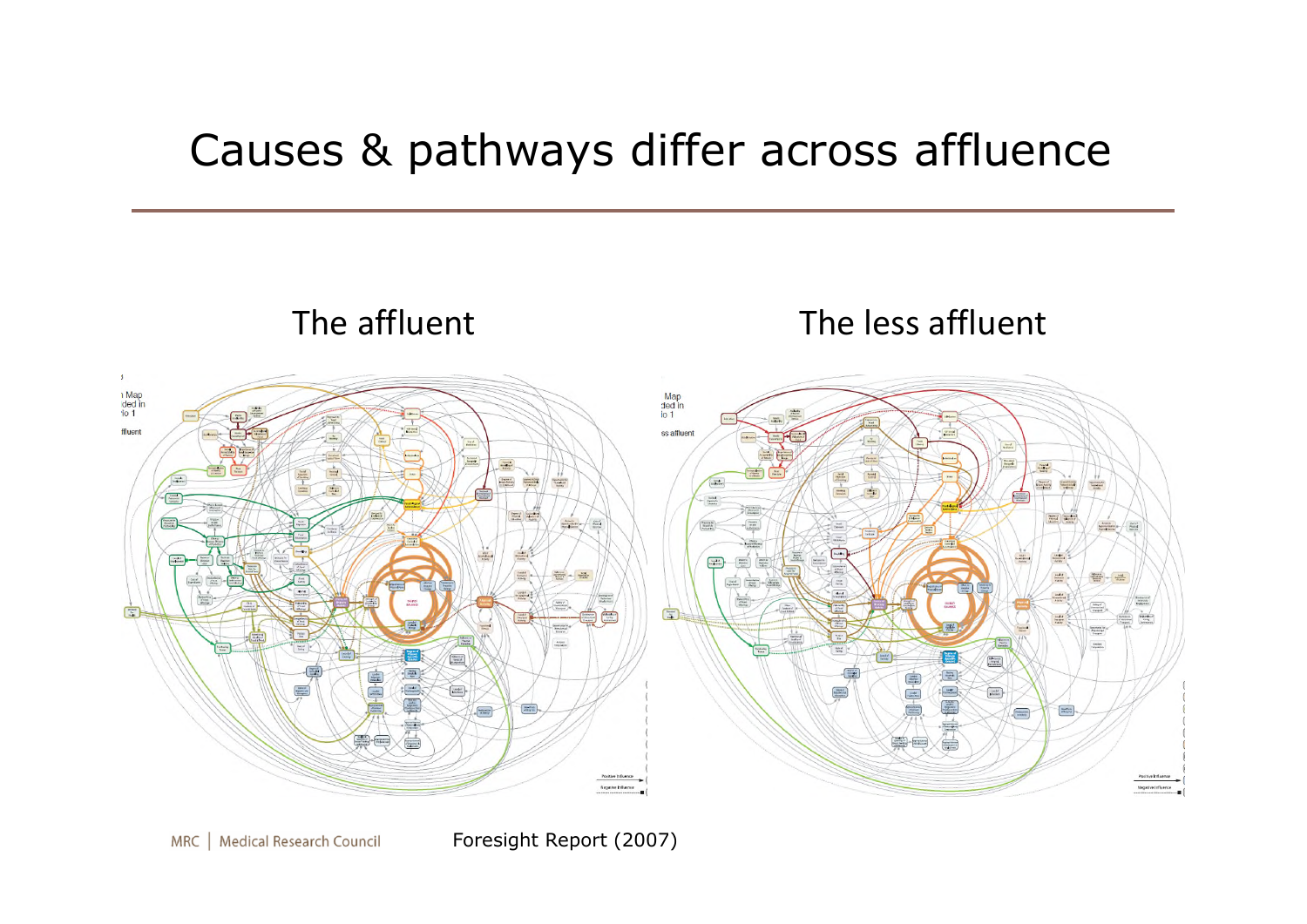#### Beyond SES: financial hardship & obesity

SES is a broad determinant commonly measured by:

• Income, education, social class, and/or wealth

Everyday financial troubles might better reflect a person's contemporaneous economic circumstances

• Hardship differences found among high-income people

Financial hardship is strongly associated with health, independent of SES

• Physical functioning, mental health, heart attacks, BMI & weight gain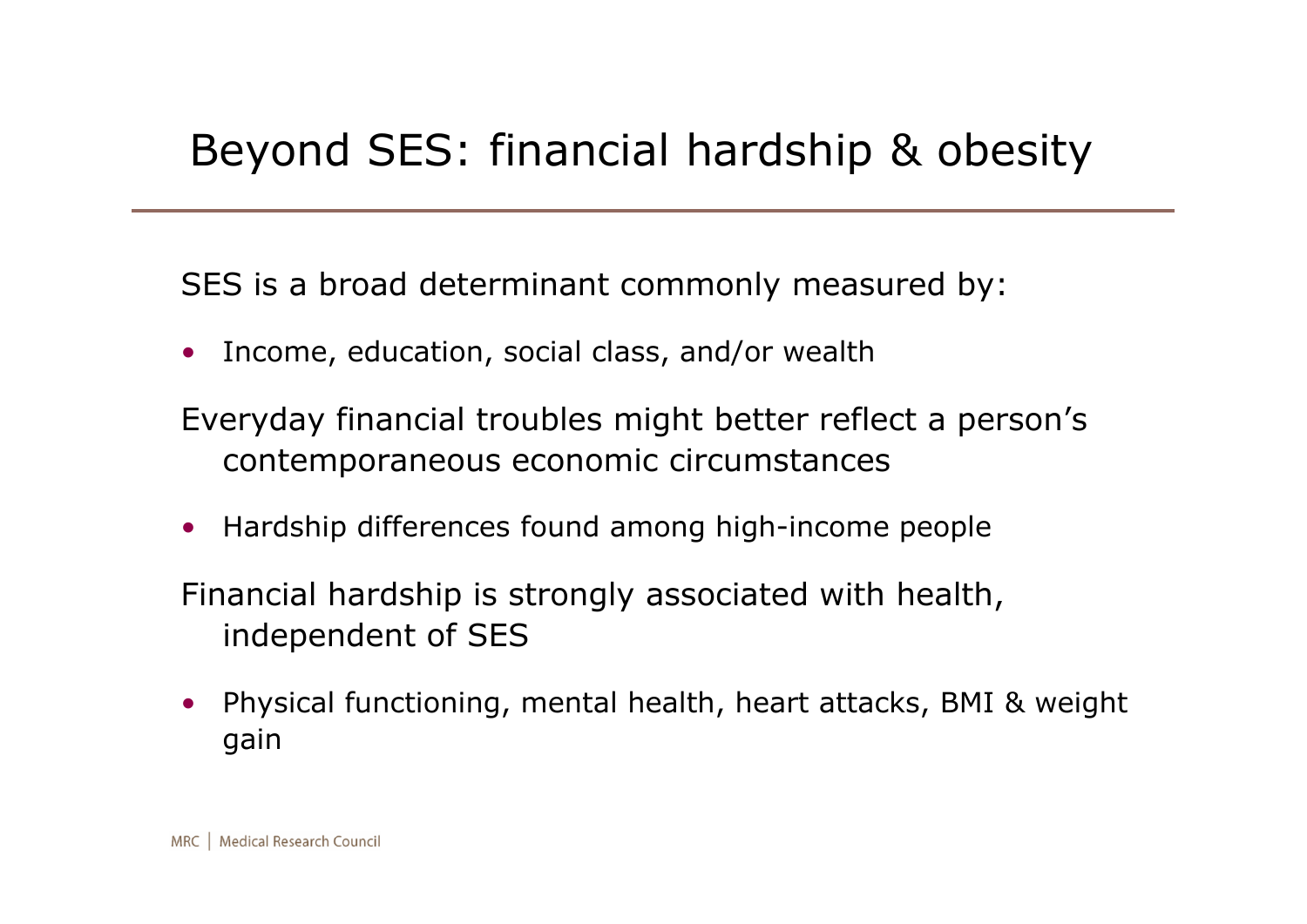## What is unknown about financial hardship & obesity?

Objective weight status more reliable than self-report

General population may differ from occupational cohorts

- Hardship has different dimensions & may accumulate over time
- Older adults may be disproportionately affected (& income has less meaning as a determinant for this group)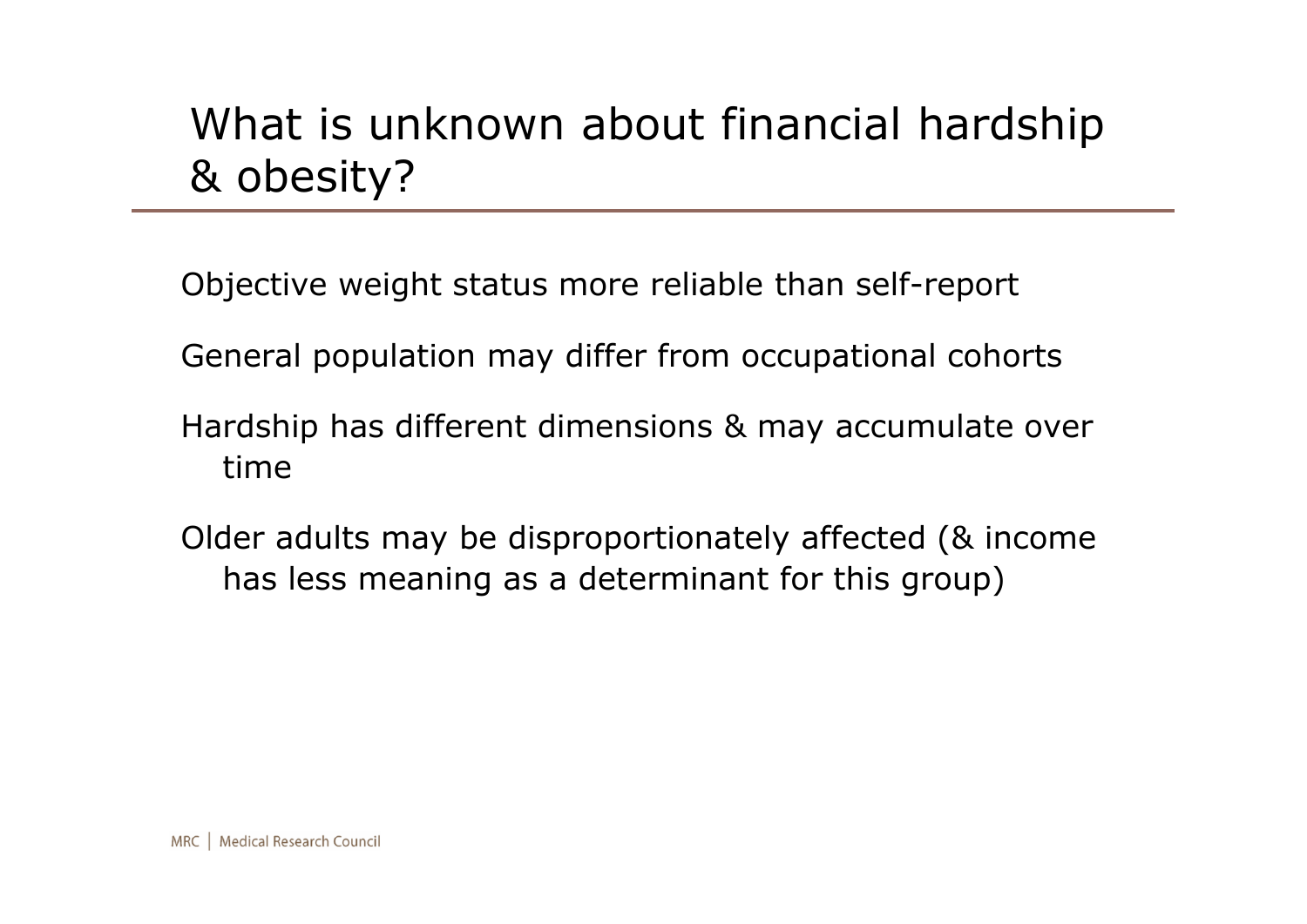## Is hardship independently related to obesity?

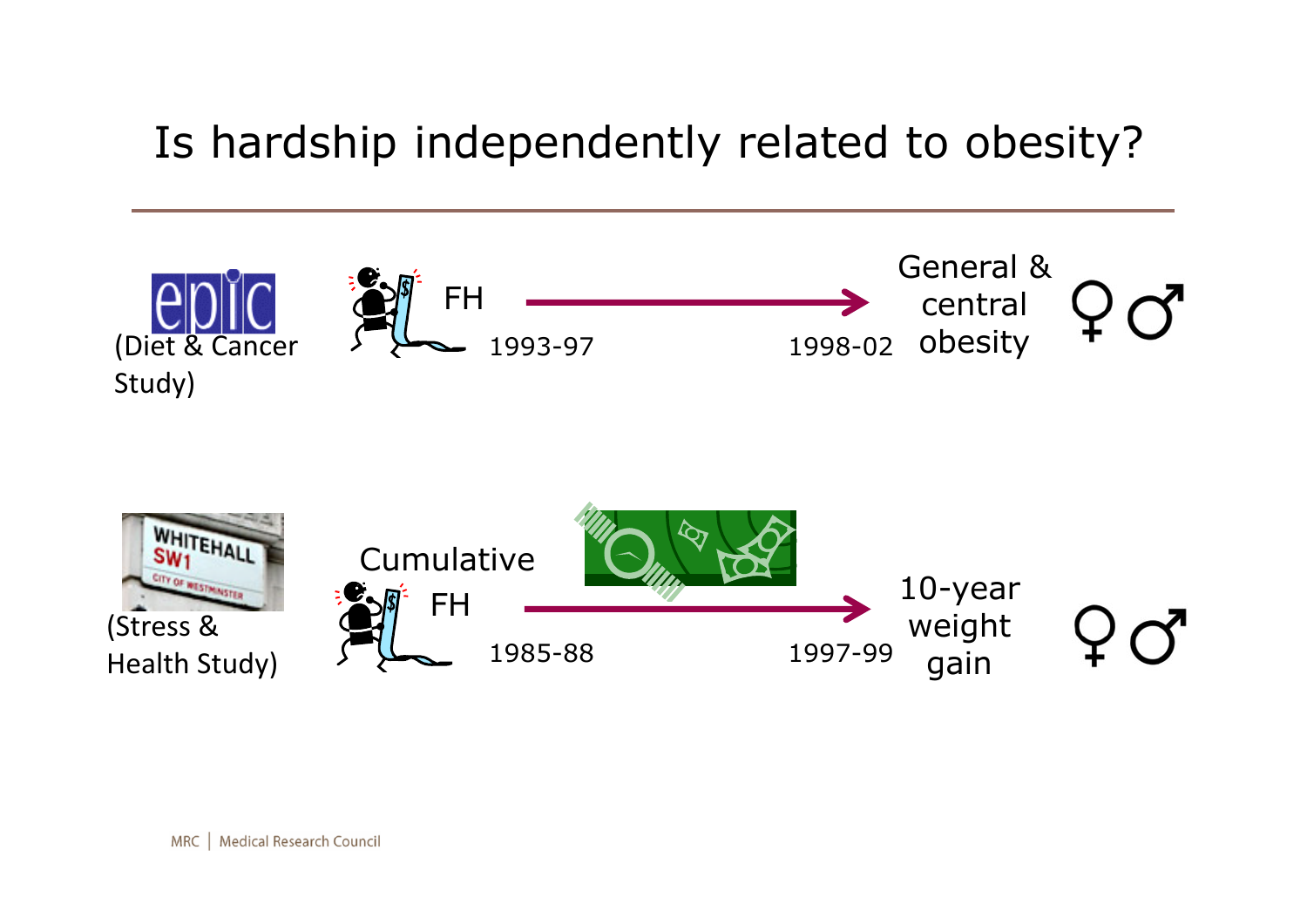## How can we quantify financial hardship (FH)?

Pearlin's list of chronic strains used in self-reported questionnaires:

- 1. Sufficiency of money for needs
	- *More than enough, just enough, less than enough*
- 2. Frequency of insufficient money for adequate food/ clothing
	- *Never, seldom, sometimes, (often, always)*
- 3. Difficulty paying bills
	- *None, very little, slight, some, (great, very great)*



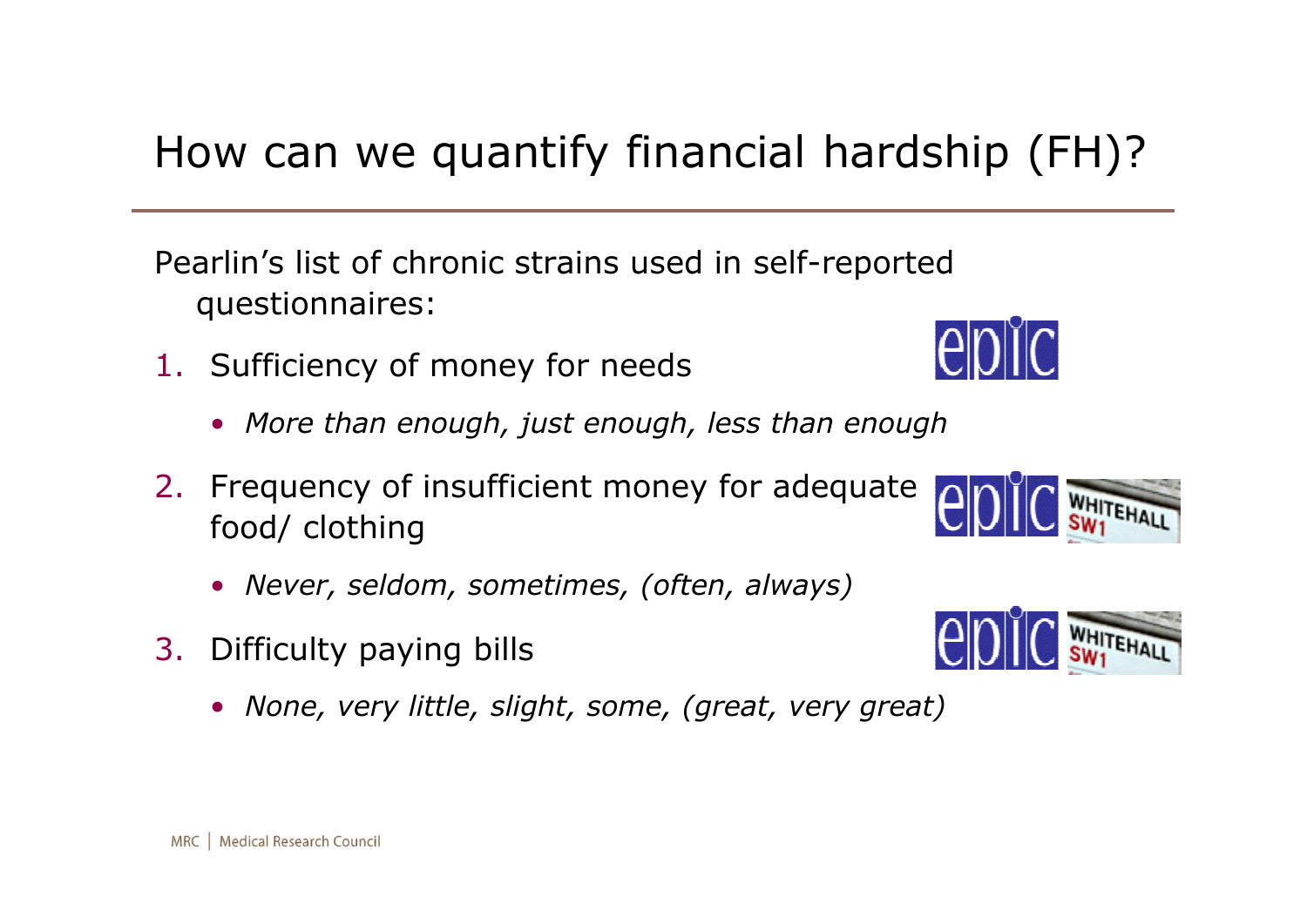



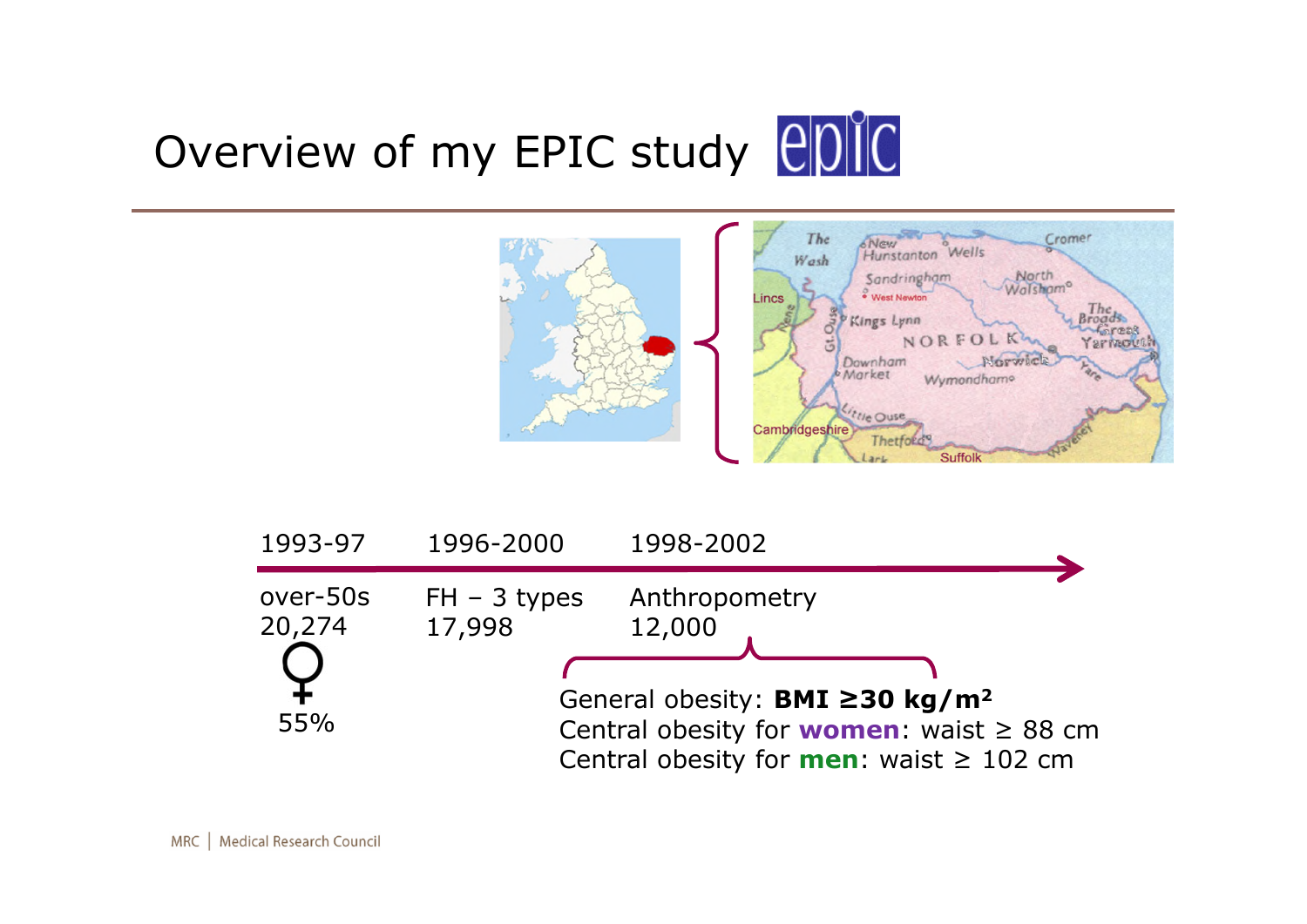

#### Clear SES pattern in general obesity

**BMI ≥30 kg/m<sup>2</sup>**



*Odds ratios, 95% CIs adjusted for age, smoking and marital status*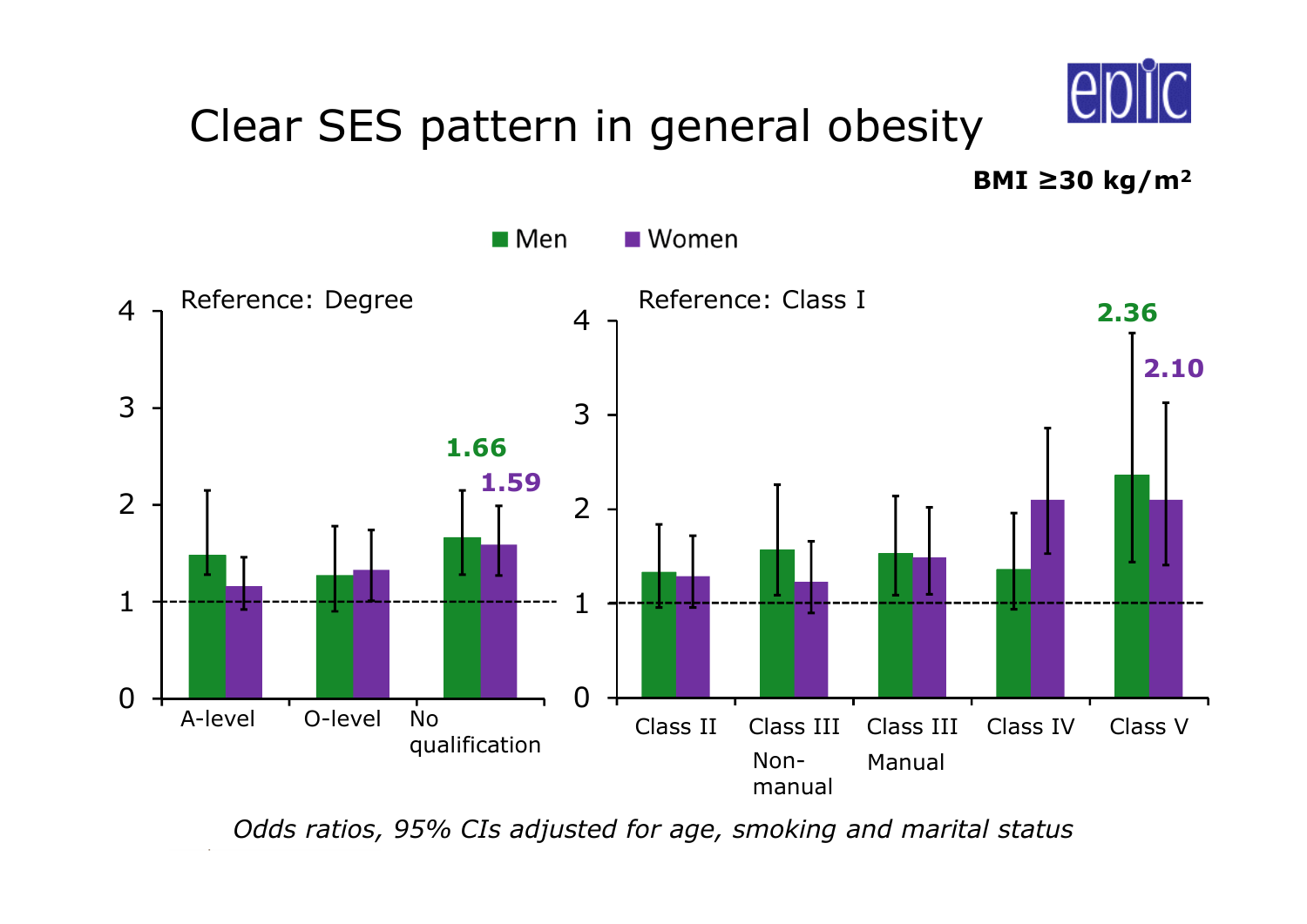

## Obesity more likely with having less than enough money for needs



*Odds ratios, 95% CIs adjusted for age, smoking and marital status*

*Odds ratios, 95% CIs adjusted for age, smoking, marital status, education, class & home-ownership*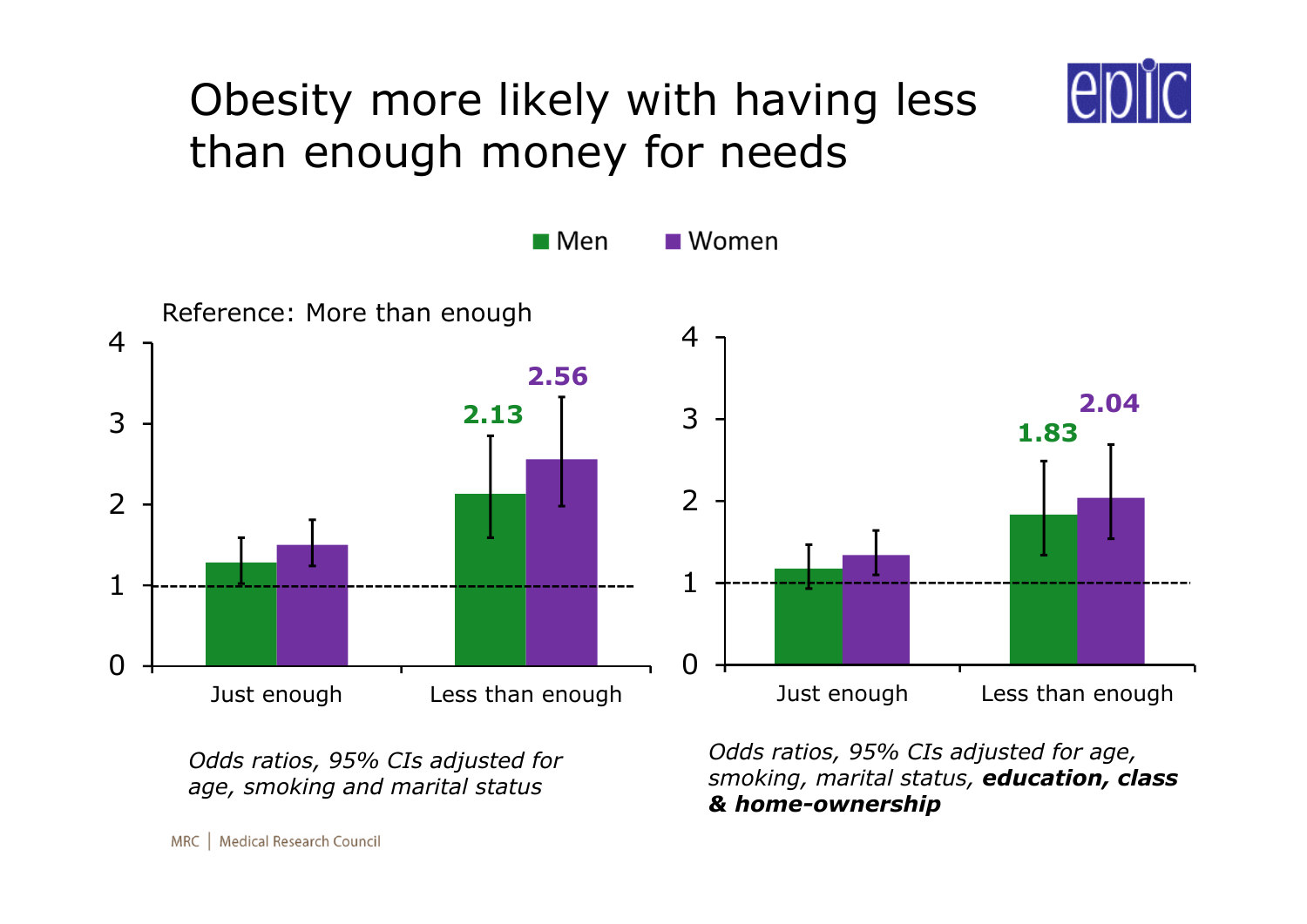# Obesity more likely with always/often notep having enough money for food/clothing



*Odds ratios, 95% CIs adjusted for age, smoking and marital status*

*Odds ratios, 95% CIs adjusted for age, smoking, marital status, education, class & home-ownership*

MRC | Medical Research Council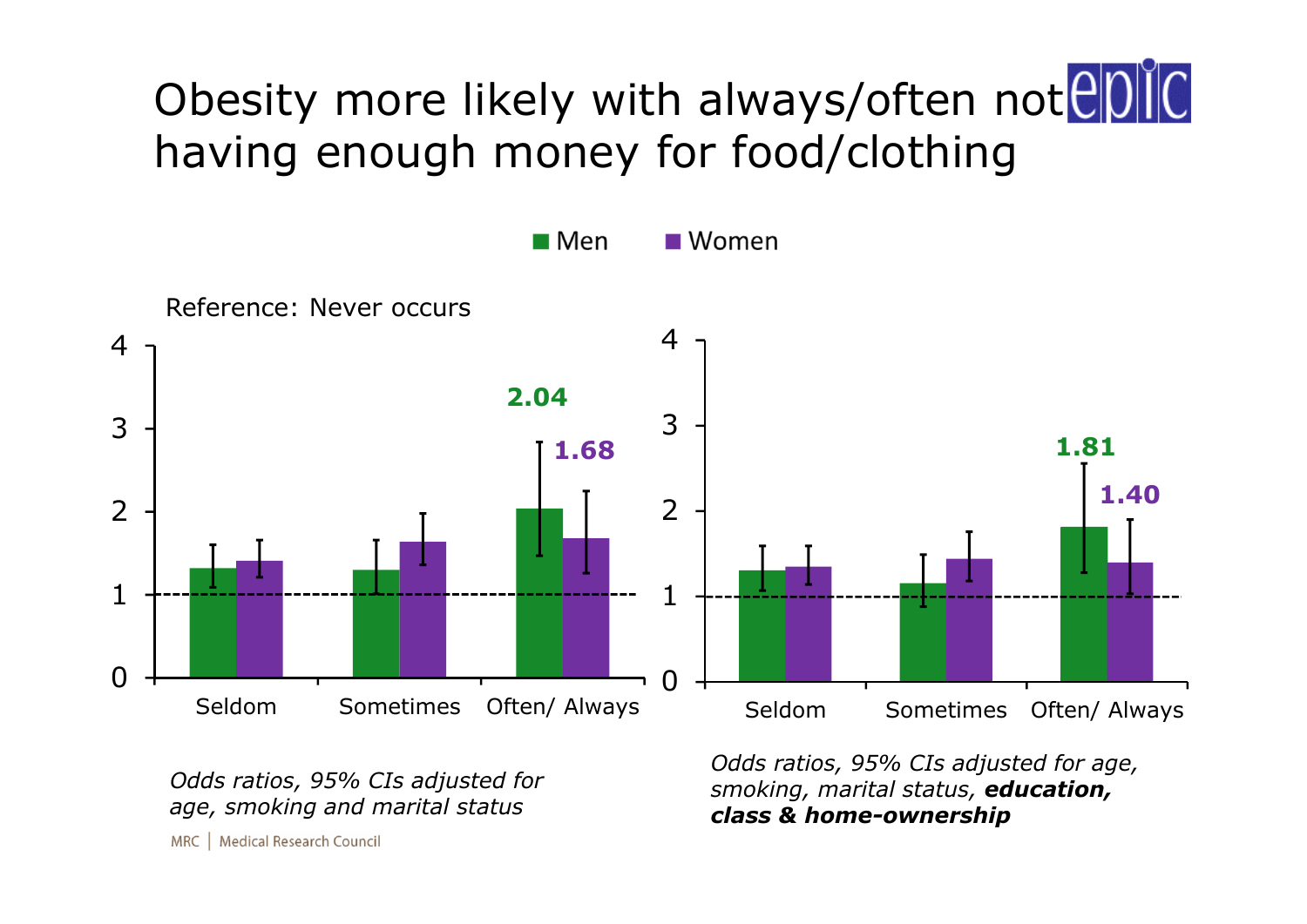

## Obesity more likely with great/very great difficulty paying bills



*Odds ratios, 95% CIs adjusted for age, smoking, marital status*

*Odds ratios, 95% CIs adjusted for age, smoking, marital status, education, class & home-ownership*

MRC | Medical Research Council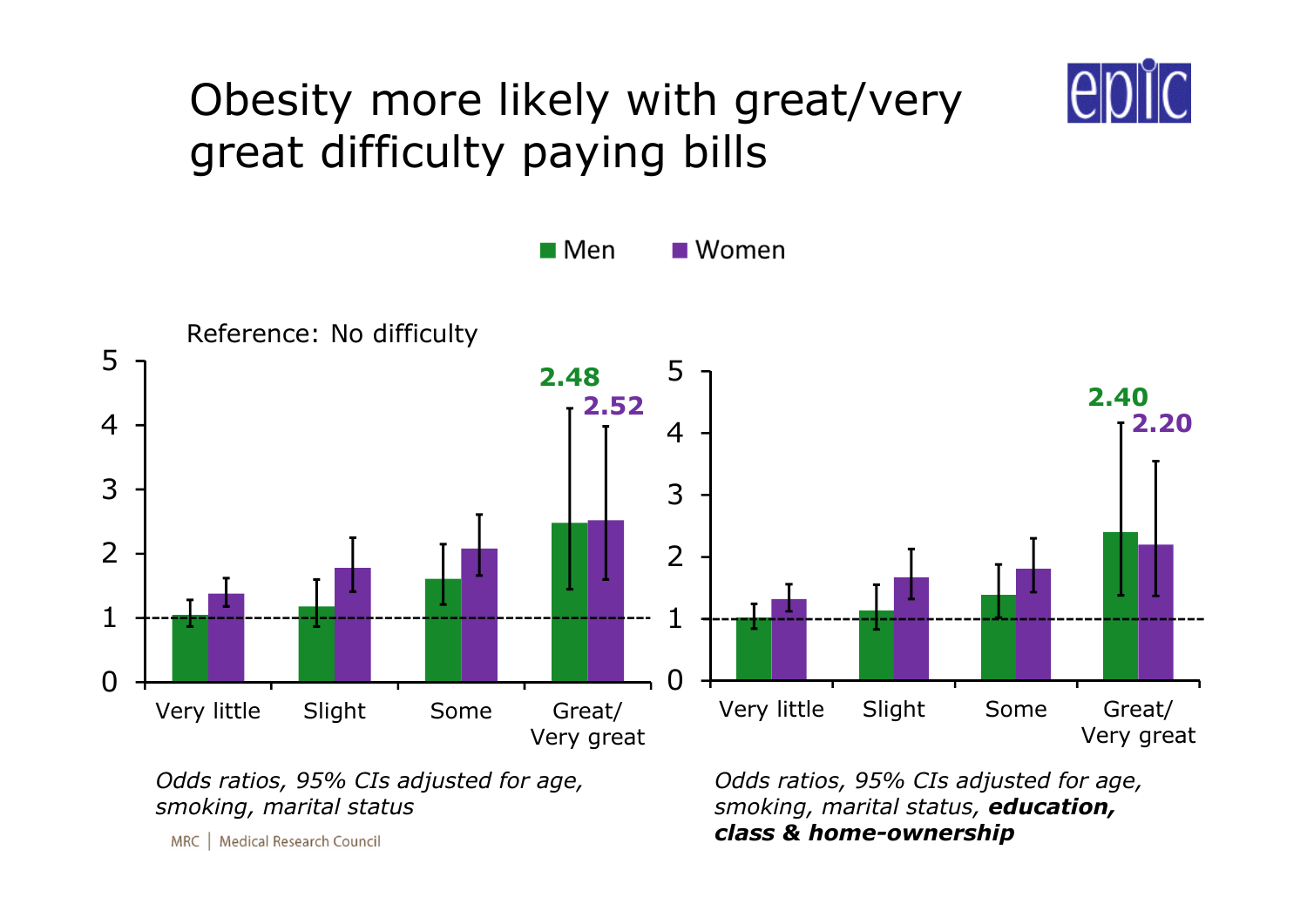

## Financial hardship was strongly associated with obesity in both sexes

British over-50s reporting greater hardship levels were more likely to carry excess weight

- Stronger associations seen than for SES
- Associations independent of SES
- 3 hardship measures provided additional explanation for differences in obesity prevalence
- Difficulty paying bills strongest indicator

Sex differences depended on which measure of hardship and obesity examined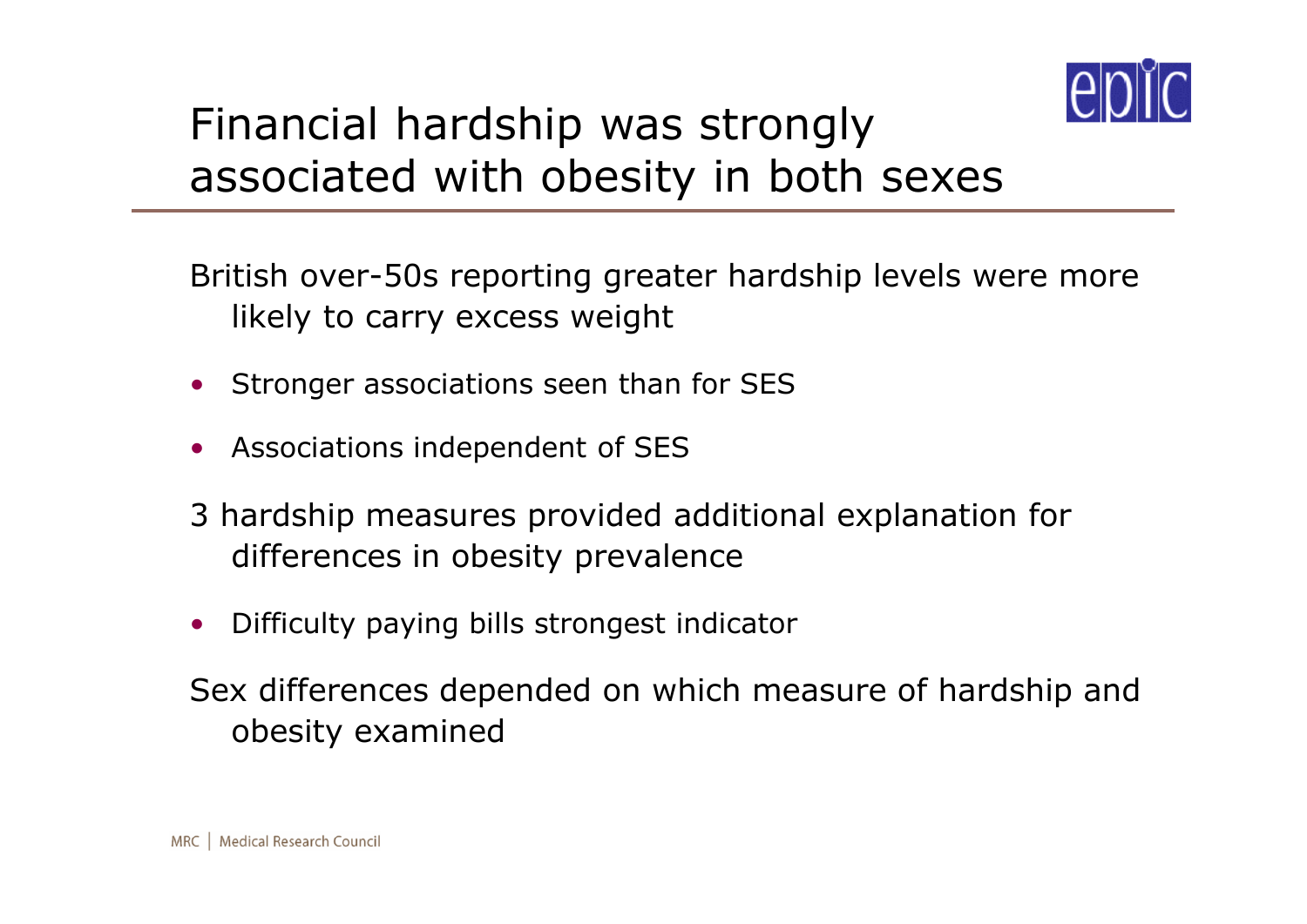## Overview of my Whitehall II study

Weight measured twice about 10 years apart

• 2 hardship questions asked 4 times

30%





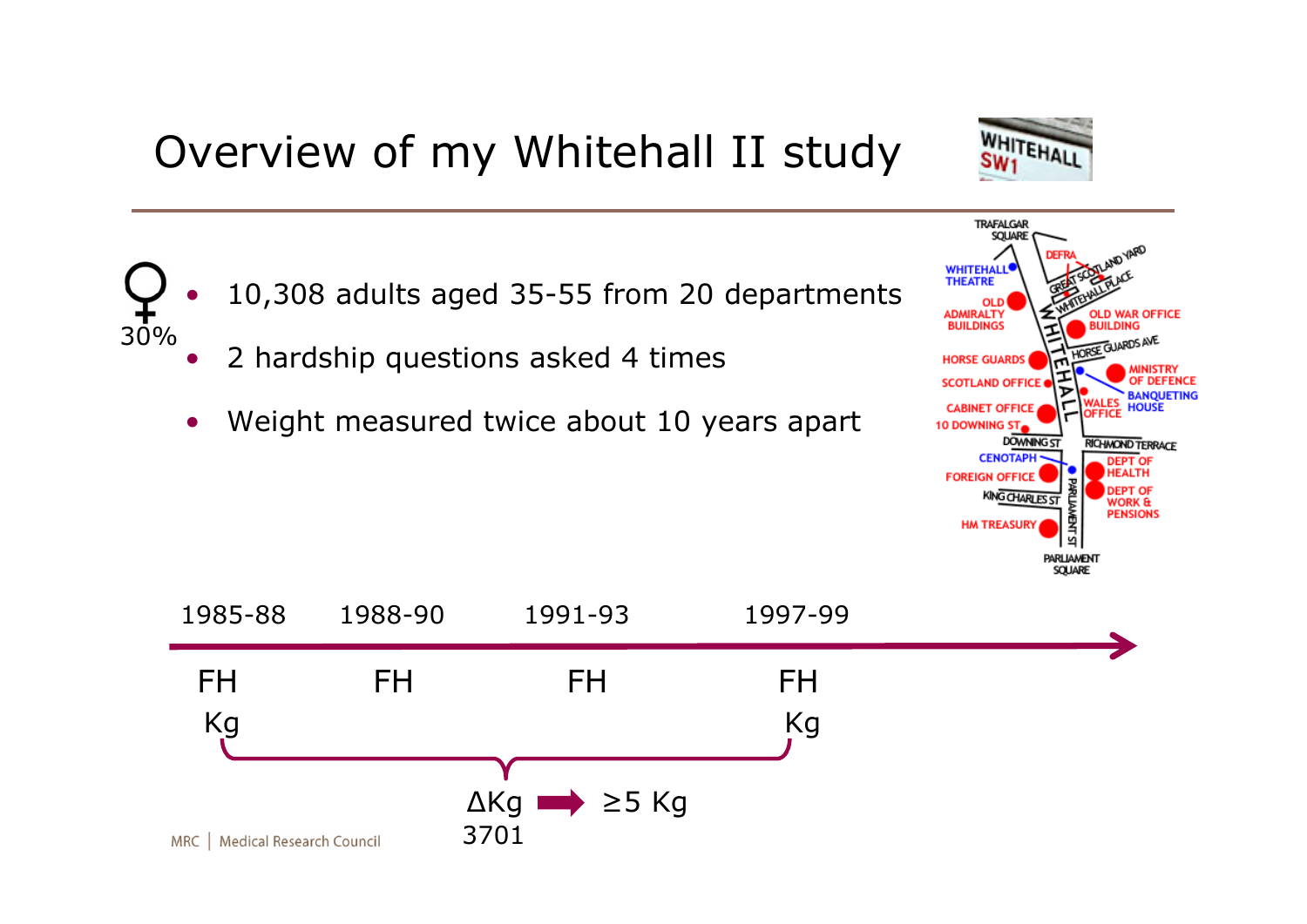

Transform the scale into yes/no variable for both hardship questions at each time-point

Determine cumulative experience of hardship across time

- No history ('no' at all times)
- Occasional history ('yes' at any time)
- Persistent history ('yes' at 2+ times)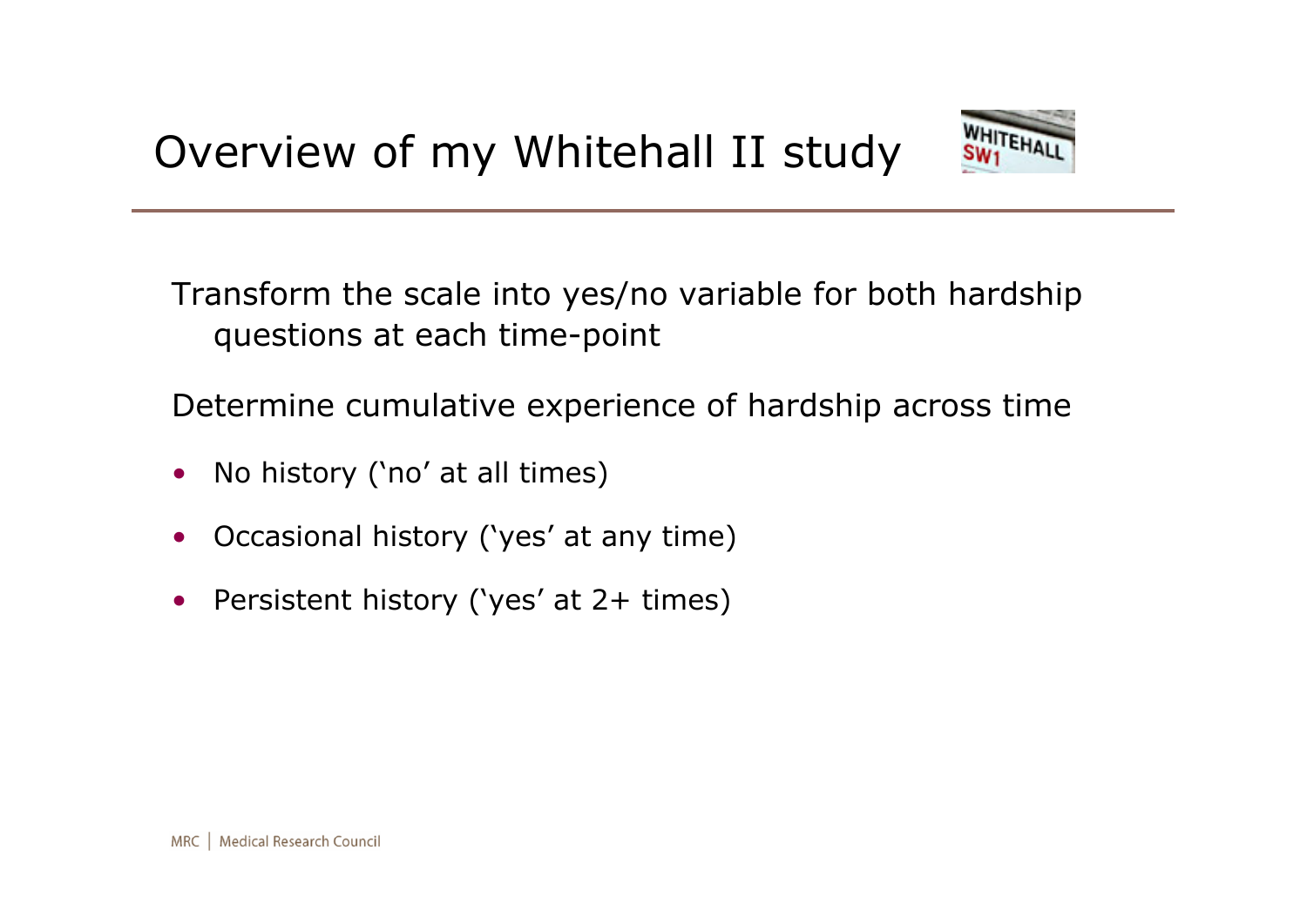## Greater weight change from cumulative hardship, independent of SES



*Means, 95% CIs adjusted for age, ethnicity, time, weight, smoking, marital status & SES*

0

1

2

3

4

5

6

7

8

**Kg**

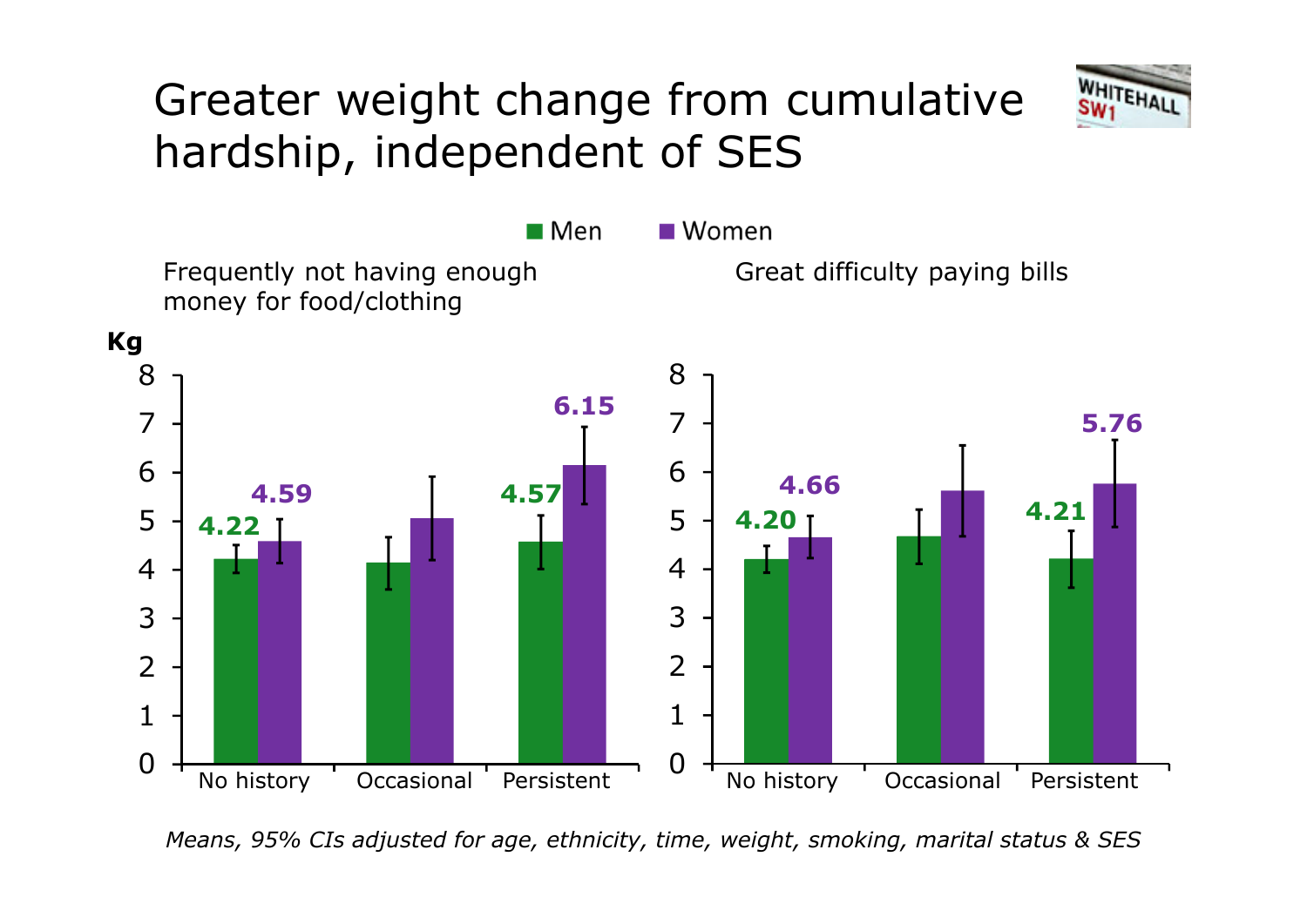## Higher odds of gaining ≥5 Kg from cumulative hardship, independent of SES





*Odds ratios, 95% CIs adjusted for age, ethnicity, time, weight, smoking, marital status & SES*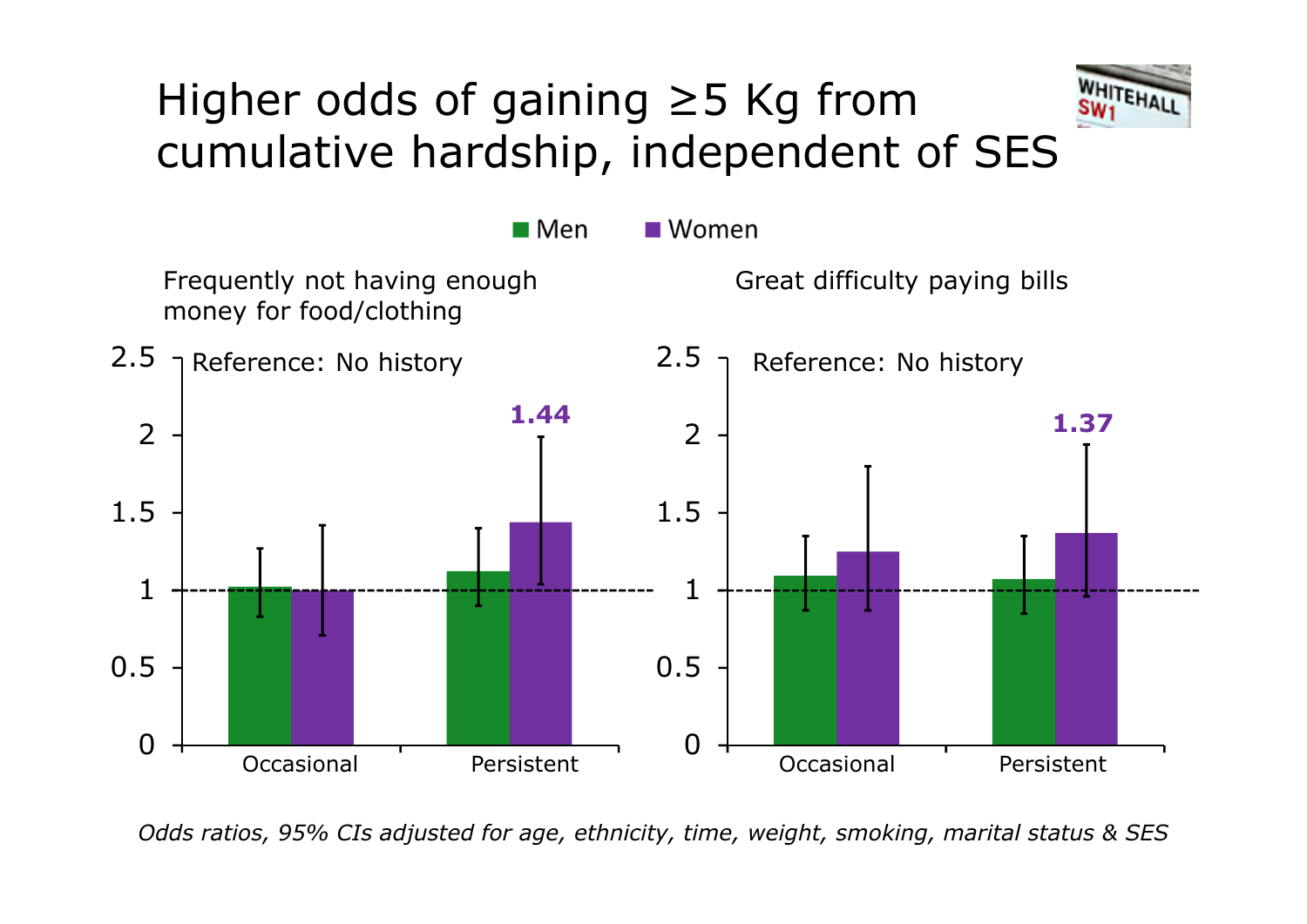

## What might explain the FH-weight link?

Smoking is associated with economic strain (e.g. job loss) & also with keeping weight down



Change in other health behaviours might also be mediators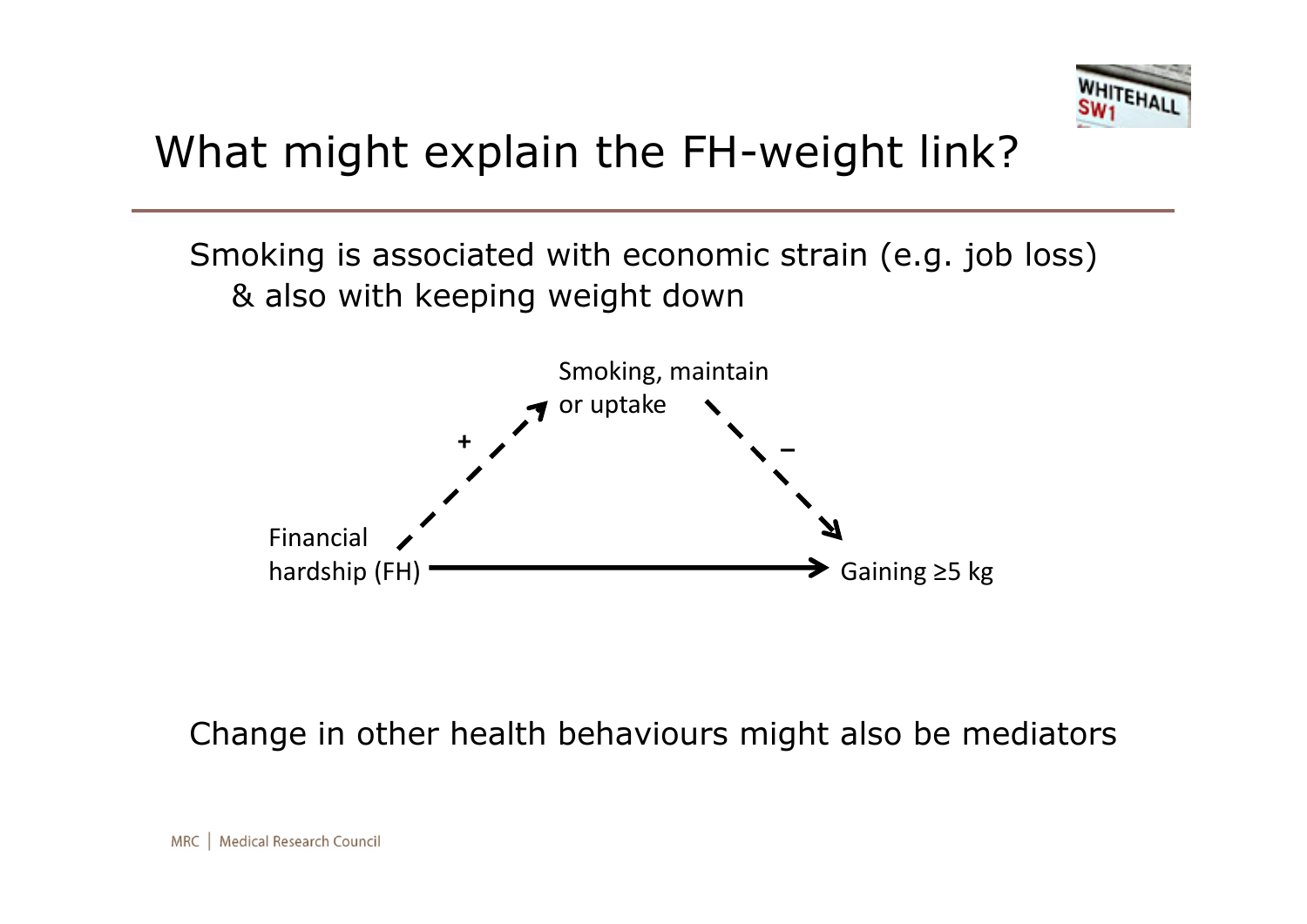

### Formal assessment of 6 factors as potential mediators

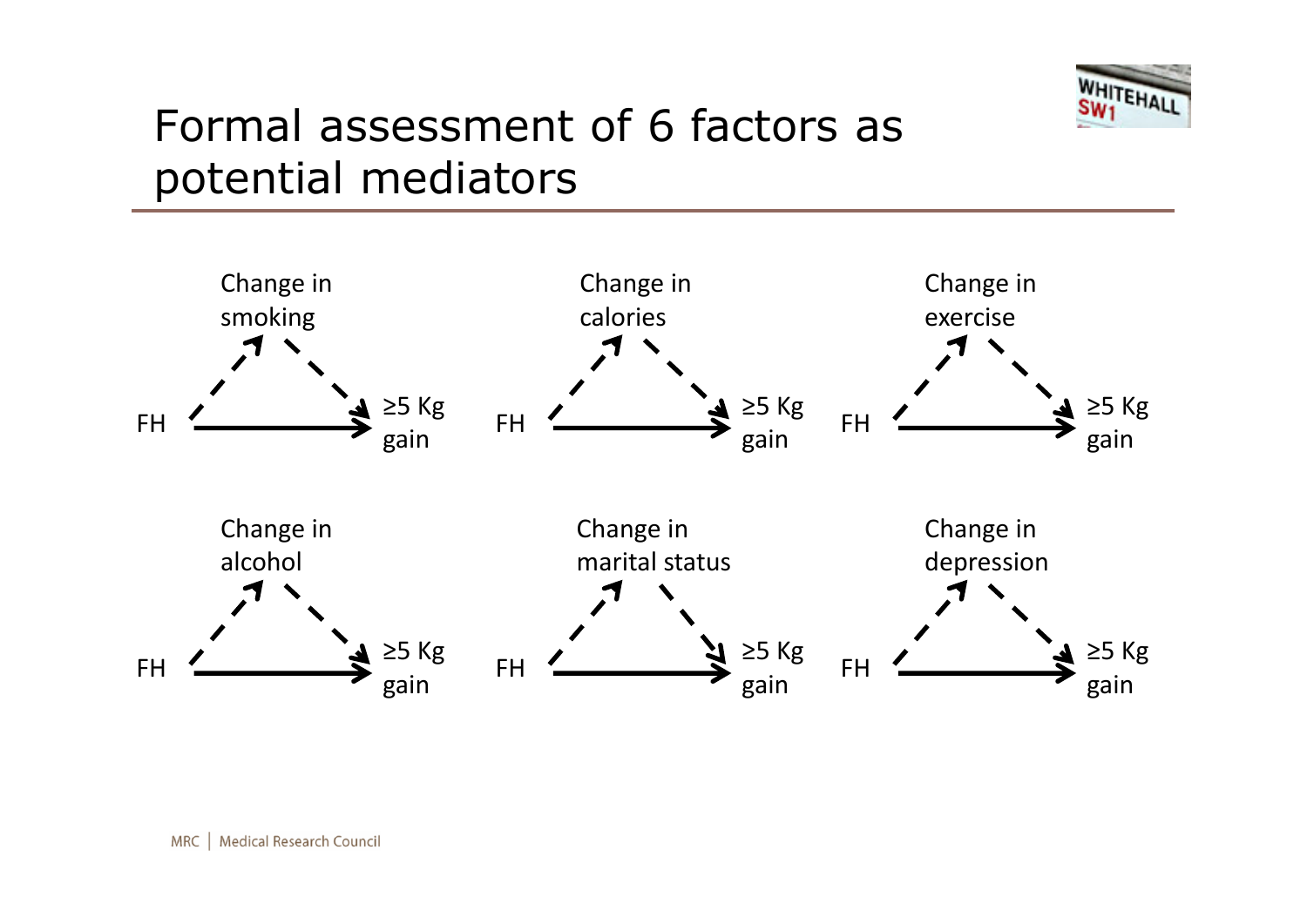

#### Two factors met criteria for being a potential mediator but did not mediate link



Change in smoking and marital status met criteria but did NOT show expected attenuation of observed associations! MRC | Medical Research Council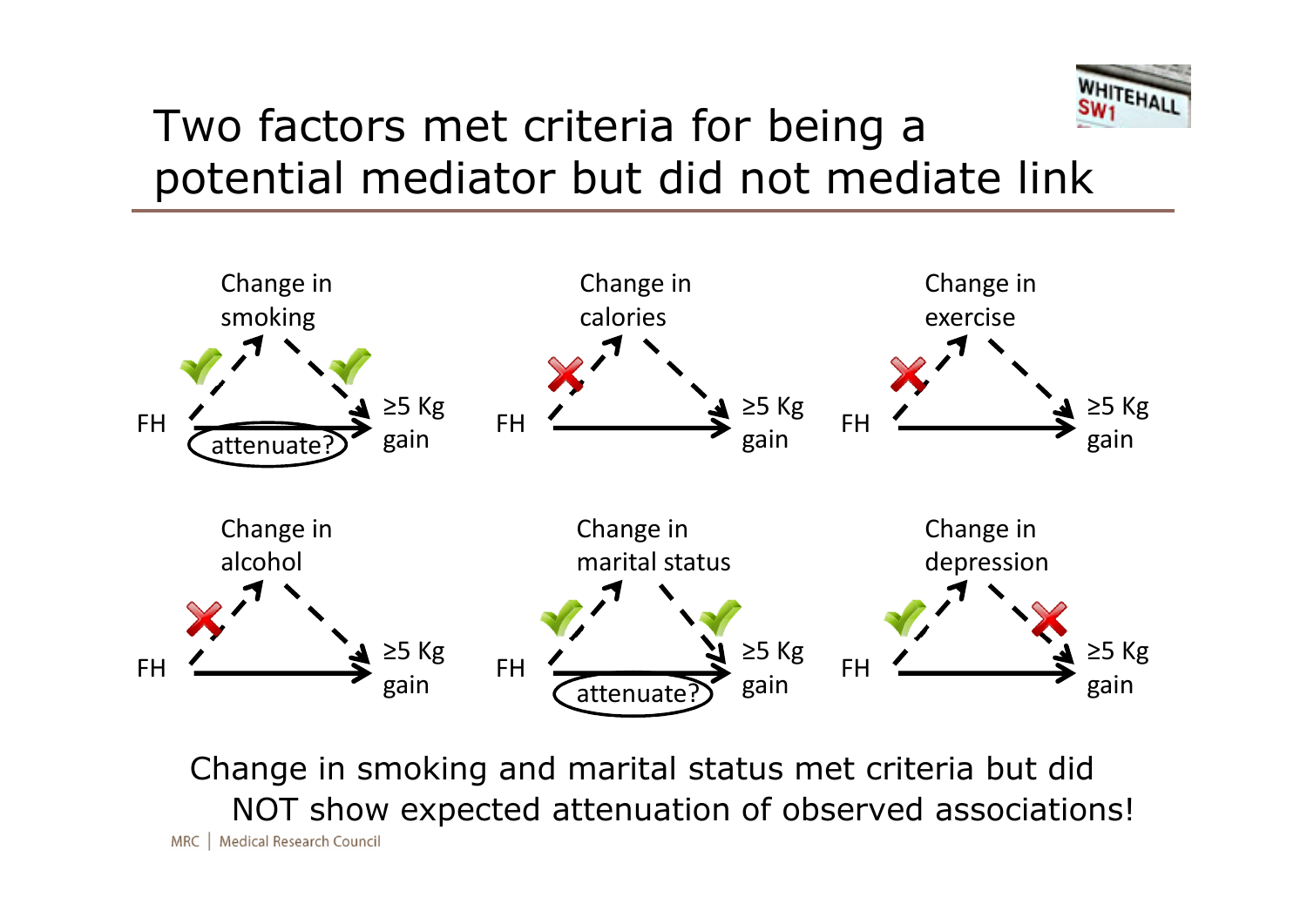

## Cumulative hardship increased women's Will 10-year weight gain

Women civil servants reporting greater cumulative hardship had more weight change

- Excess weight gain was also more likely in women having persistent hardship
- 44% greater odds from frequently insufficient E for food/clothing
- 37% greater odds from difficulty paying bills (non-significant)

6 factors examined as potential mediators

- Only 2 met criteria: change in smoking; change in marital status
- Expected reduction in associations was not found!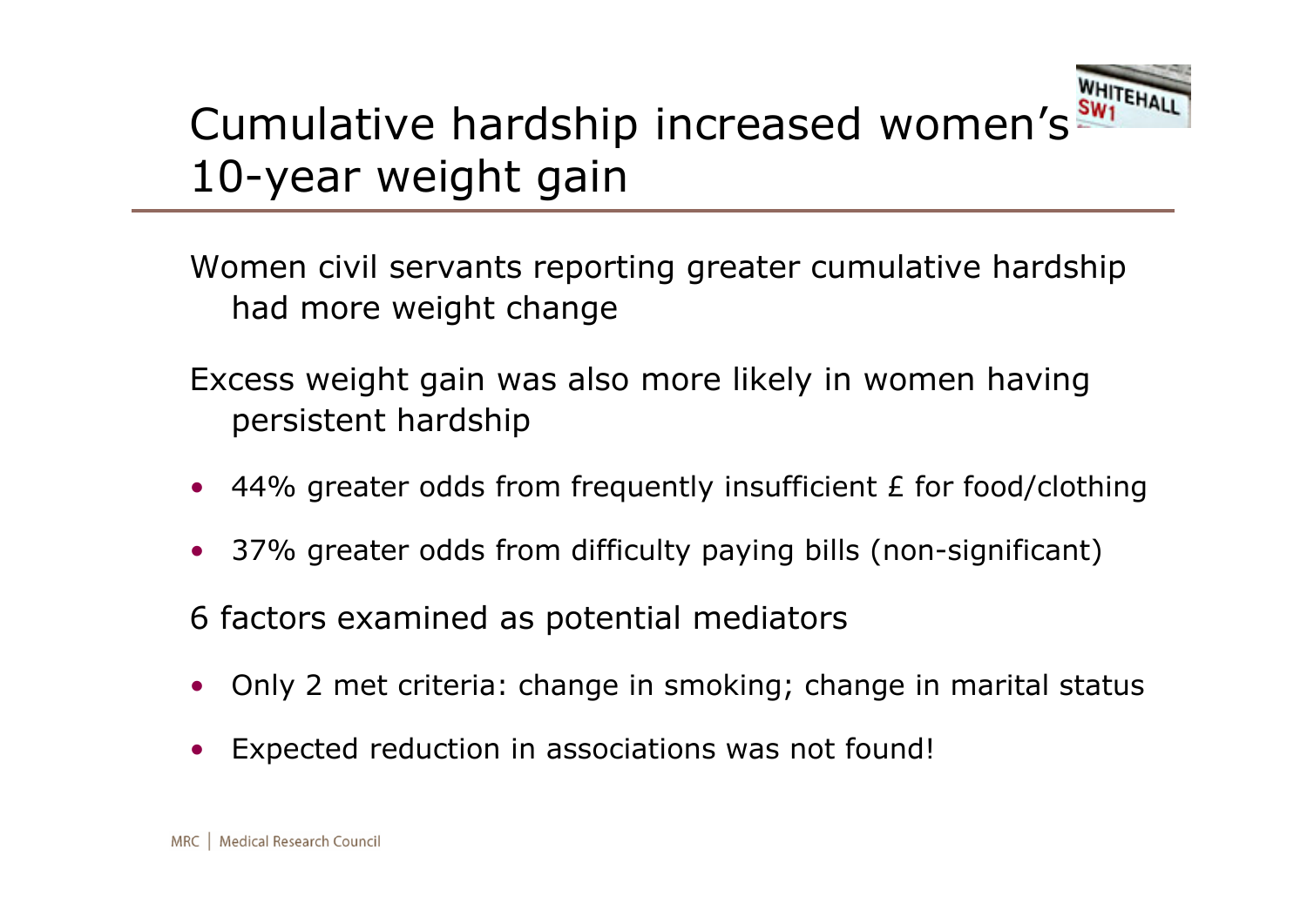## Bridging findings from the 2 studies

|                                                                           | <b>Population cohort</b><br>1993 to 2002                                     | <b>Occupational cohort</b><br>1985 - 1999 WHITEHALL<br>SW <sub>1</sub> |
|---------------------------------------------------------------------------|------------------------------------------------------------------------------|------------------------------------------------------------------------|
| Age at entry                                                              | $50 - 79$ (mean 63)                                                          | $35 - 55$ (mean 44)                                                    |
| Women no., %                                                              | 6600, 55%                                                                    | 1110, 30%                                                              |
| Type of study                                                             | Cross-sectional                                                              | Longitudinal                                                           |
| <b>EXPOSURE: Self-reported</b><br>financial hardship                      | Single exposure<br>3 types<br>measured 1 time                                | Cumulative exposure<br>2 types<br>measured 4 times                     |
| <b>OUTCOME: Objectively</b><br>measured data on weight,<br>height & waist | 1. Odds of high BMI<br>2. Odds of high waist circumference<br>(sex-specific) | 1. Weight change<br>2. Odds of $\geq$ 5kg gain                         |
| Socioeconomic status                                                      | Education, class, ownership                                                  | Education, class, ownership                                            |
| Enough <i>£</i> for needs                                                 | Significant association (both sexes)                                         | n/a                                                                    |
| Frequency of not enough £<br>for food/clothing                            | Significant association (both sexes)                                         | Significant association (women)                                        |
| Difficulty paying bills                                                   | Significant association (both sexes)                                         | Marginal association (women)                                           |
| Potential mechanisms                                                      | n/a                                                                          | Not found - change in marital<br>status as a confounder                |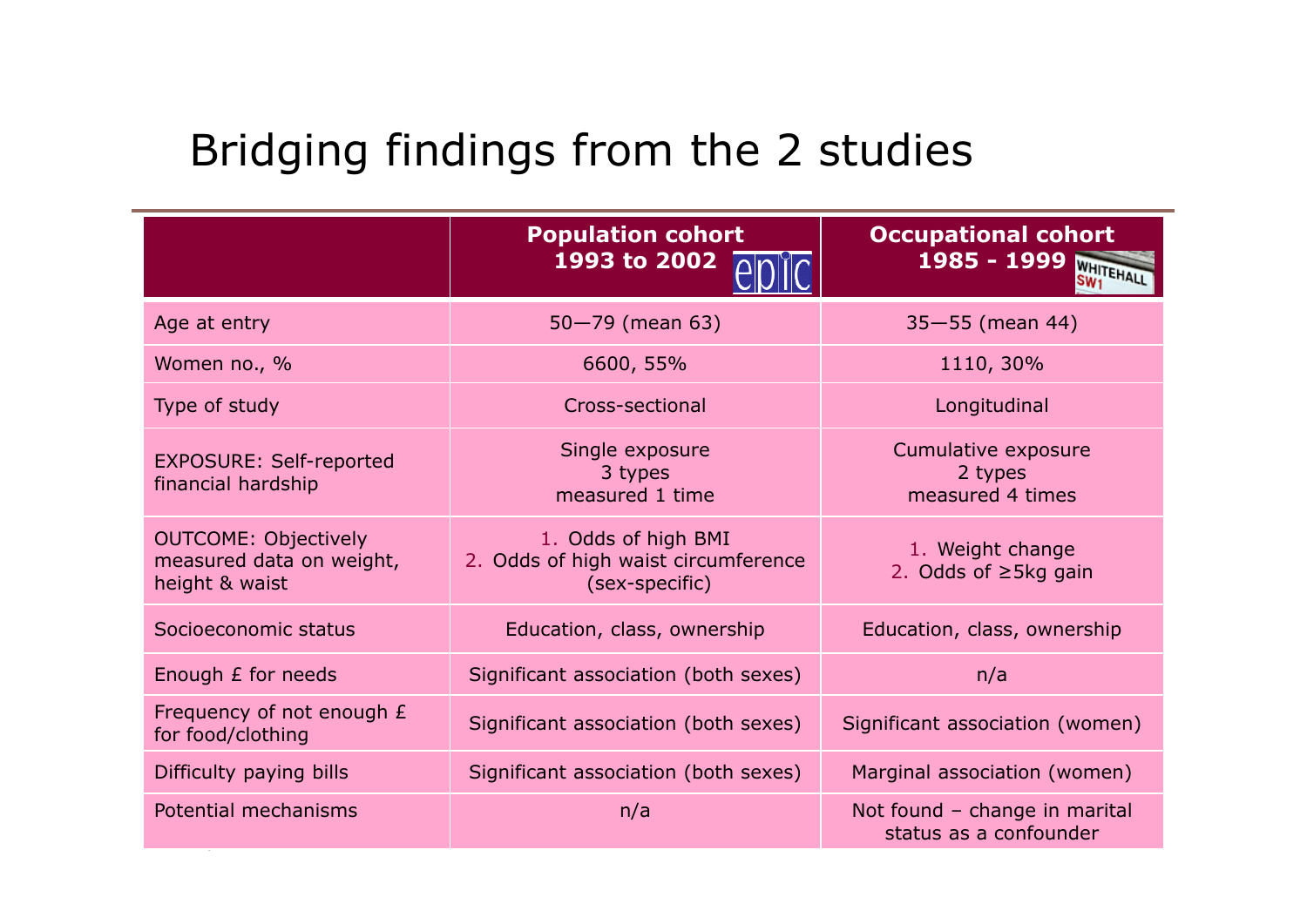



#### **ACKNOWLEDGEMENT**

Co-authors: Pablo Monsivais, Nita Forouhi & Eric Brunner

Full PhD scholarship from the Gates Cambridge Trust.

This work was undertaken by the Centre for Diet and Activity Research (CEDAR), a UKCRC Public Health Research Centre of Excellence. Funding from the British Heart Foundation, Economic and Social Research Council, Medical Research Council, the National Institute for Health Research, and the Wellcome Trust, under the auspices of the UK Clinical Research Collaboration, is gratefully acknowledged.

EPIC-Norfolk is supported by programme grants from the Medical Research Council and Cancer Research UK. Whitehall II study is supported by grants from the Medical Research Council (K013351); British Heart Foundation (RG/13/2/30098); US National Heart Lung and Blood Institute (R01HL036310); US National Institute on Aging (R01AG013196, R01AG034454)



MRC | Medical Research Council